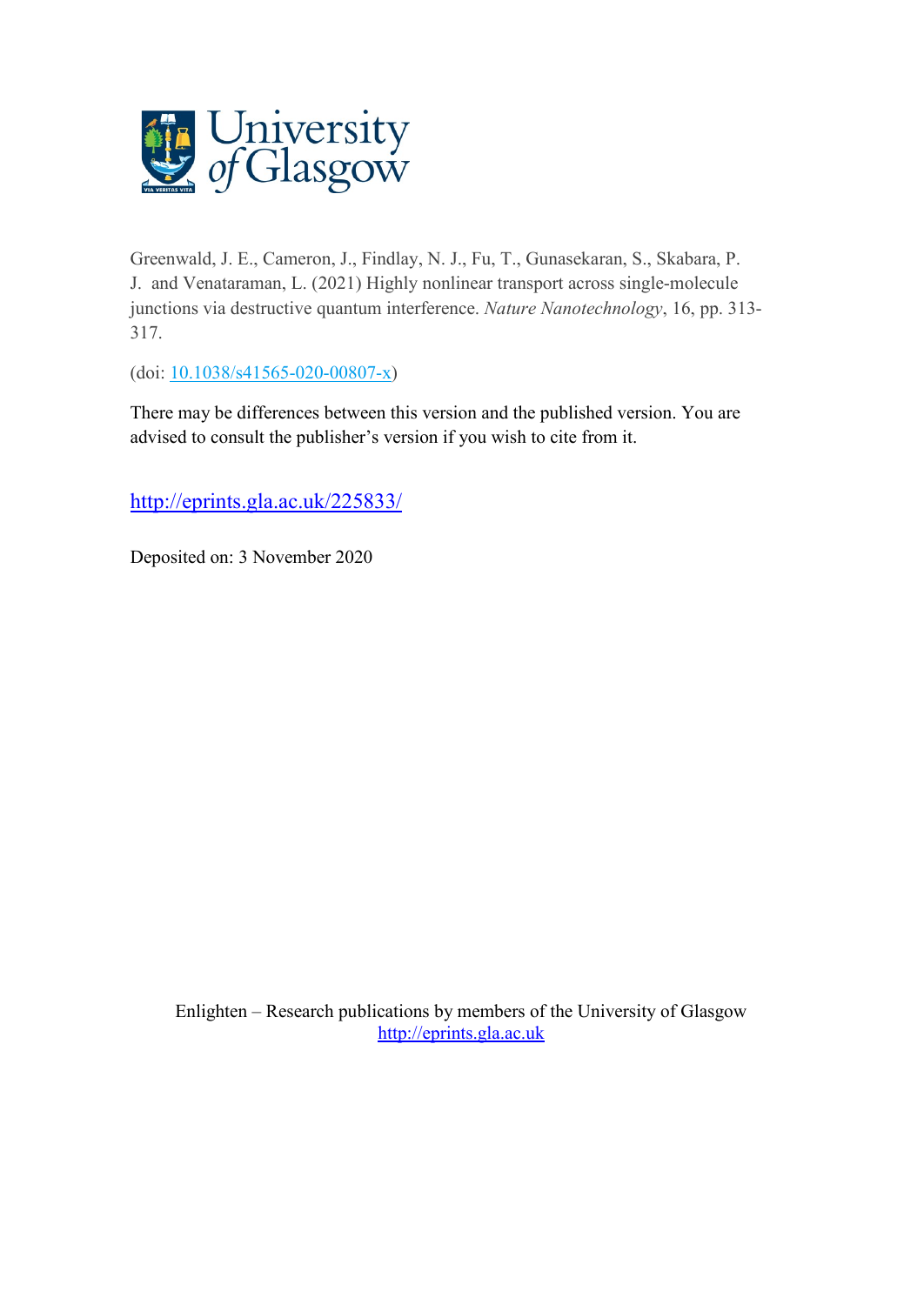**Highly Non-Linear Transport Across Single-Molecule Junctions via Destructive Quantum Interference** 4 Julia E. Greenwald,<sup>1</sup> Joseph Cameron,<sup>2</sup> Neil J. Findlay,<sup>2</sup> Tianren Fu,<sup>1</sup> Suman Gunasekaran,<sup>1</sup> Peter 5 **J.** Skabara,<sup>2</sup> Latha Venkataraman<sup>1,3</sup> <sup>1</sup>Department of Chemistry, Columbia University, New York, New York, United States <sup>2</sup>WestCHEM, School of Chemistry, University of Glasgow, Glasgow, United Kingdom <sup>3</sup>Department of Applied Physics and Mathematics, Columbia University, New York, New York, 10 United States **To rival the performance of modern integrated circuits, single-molecule devices must**  14 be designed to exhibit extremely non-linear current-voltage (I-V) characteristics<sup>1-4</sup>. A **common approach is to design molecular backbones where destructive quantum interference (QI) between the highest occupied molecular orbital (HOMO) and the lowest unoccupied molecular orbital (LUMO) produces a non-linear energy-dependent tunnelling probability near the electrode Fermi energy (EF)** 5-8 **. However, tuning such systems is not straightforward, as aligning the frontier orbitals to E<sup>F</sup> is hard to control<sup>9</sup> . Here, we instead create a molecular system where constructive QI between the HOMO and LUMO is suppressed and destructive QI between the HOMO and strongly-coupled occupied orbitals is enhanced. We employ a series of fluorene oligomers containing a central benzothiadiazole<sup>10</sup> (BT) unit to demonstrate that this strategy can be used to create highly non-linear single-molecule circuits. Notably, we are able to reproducibly modulate the conductance of a six-nanometer molecule by a factor of more than 10<sup>4</sup> .** Conduction in single-molecule circuits falls within the coherent electron transport regime

27 when the device size is comparable to the electronic phase coherence length<sup>11</sup>. In this regime, delocalized MOs mediate charge transport, giving rise to non-linear Lorentzian resonances in the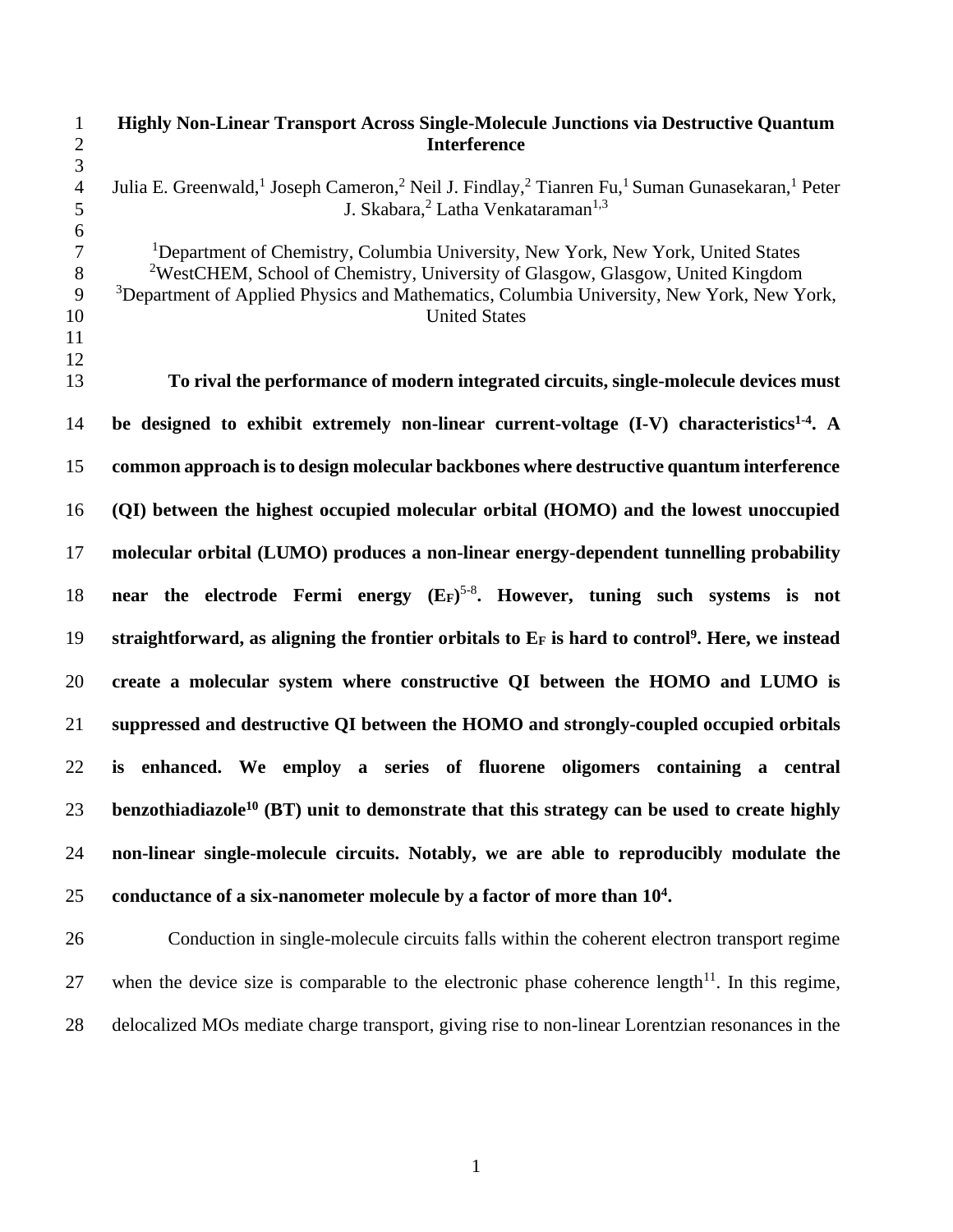29 transmission spectrum. The energy-dependent transmission amplitude for a single MO, *j*, is 30 described by the Breit-Wigner formula<sup>12,13</sup>,

$$
t_j(E) = e^{i\theta_j} \frac{\gamma_j}{E - \varepsilon_j + i\gamma_j} \tag{1}
$$

32 where  $\varepsilon_j$  is the energy of the MO and  $\gamma_j$  is the coupling of the MO to the leads. The phase factor,  $33$   $\theta_i$ , describes the phase relation of the MO with respect to its overlap with states on either lead. The 34 phase factor typically assumes values of 0 or  $\pi^{14}$ .

35 While individual resonances yield non-linear I-V characteristics, additional dynamic range 36 can be gained by suppressing current flow at low bias through destructive QI. QI arises due to 37 phase differences among the transmission amplitudes of multiple  $MOs<sup>15,16</sup>$ . In Fig. 1, we present 38 two didactic examples of how destructive QI between two MOs, *j* and *k*, can be achieved at EF. 39 Two MOs with the same phase  $(\theta_i - \theta_k \approx 0)$  and coupling  $(\gamma_i \approx \gamma_k)$  will exhibit destructive QI 40 at E<sub>F</sub> if their energies straddle E<sub>F</sub> (Fig. 1a). Alternatively, two MOs of opposite phase  $(\theta_j - \theta_k \approx$ 41  $\pi$ ) that are both lower (or equivalently both higher) in energy than E<sub>F</sub> (Fig. 1b) will exhibit 42 destructive QI at  $E_F$ , provided the level farther from  $E_F$  is better coupled to the leads. Notably, the 43 latter type of destructive QI produces a steeper transmission function (Fig. 1c).

 A common strategy to suppress low-bias current flow is to design molecular backbones 45 where the HOMO and LUMO exhibit destructive QI near  $E_F^{5-7,17}$ , analogous to Fig. 1a. However, to effectively suppress transmission at E<sup>F</sup> and achieve a large non-linearity in the transmission spectrum, this strategy requires good alignment between  $E_F$  and the transmission minimum, which 48 can be difficult to achieve<sup>9</sup>. Moreover, this type of destructive QI is often implemented in small 49 molecules<sup>18</sup> where through-bond tunnelling via  $\sigma$  orbitals is significant<sup>19</sup>. Therefore, transmission at  $E_F$  is not adequately suppressed, and the dynamic range of such devices remains poor. In long molecular wires, where σ transmission is negligible, the small energy level spacing between MOs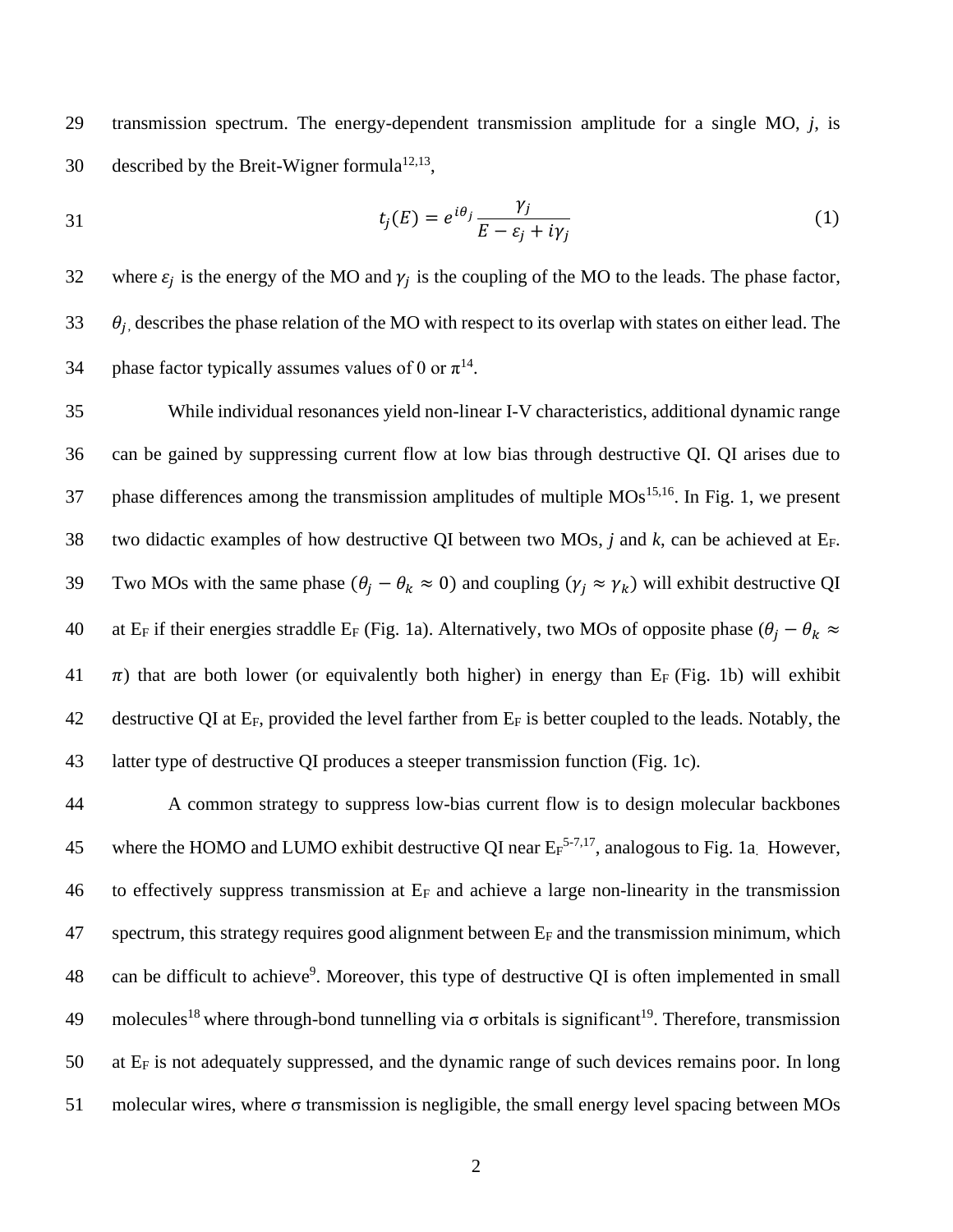52 enables orbitals beyond the HOMO and LUMO to influence transmission at  $E_F^{16,20}$ . Successive 53 MOs of opposite phase (e.g., HOMO-1 and HOMO) can produce strong destructive QI at E<sub>F</sub> analogous to Fig. 1b. However, such destructive QI is typically accompanied by commensurate constructive QI between the HOMO and LUMO, which produces relatively flat transmission near  $E_F^{21,22}$ . We demonstrate that constructive QI between the HOMO and LUMO can be suppressed and destructive QI between occupied Mos enhanced through molecular design using a series of three molecular wires comprising a central para-substituted BT unit flanked by fluorene arms on either side.

 Fig. 2a shows the molecular structures of the systems investigated. Synthetic details are provided in Extended Data Fig. 1 and the Supplementary Information. The electron withdrawing 62 BT unit localizes the LUMO and dictates its energy<sup>10,23</sup>. We use density functional theory (DFT) to calculate the MOs of **1**–**3** (see Methods). Figure 2b shows the LUMO is localized on the central BT unit, while the HOMO and HOMO-1 are delocalized across the backbone. The HOMO and HOMO-1 have opposite parity, which results in their having opposite phases of transmission. The DFT-calculated energy level diagrams (Fig. 2c) show near-uniform HOMO-LUMO gaps (~ 2.6 eV) across all three oligomers, in agreement with cyclic voltammetry data (Extended Data Fig. 2). Although there is a small shift in the oxidation peak, the reduction peak does not shift with length, confirming that the energy of the localized LUMO is dictated by the BT unit. The UV-Vis spectra 70 (Fig. 2d) also show that the optical gap ( $\sim$  2.5 eV) does not vary with length, as indicated by the band at ~ 425 nm. The intensity of this band decreases with molecular length, suggesting reduced orbital overlap between the HOMO and LUMO as molecular length increases. The shorter 73 wavelength band ( $\sim$  350 nm), which is characteristic of the oligofluorene unit<sup>10</sup>, experiences a red shift as a function of molecular length, indicating an increased delocalization of the HOMO across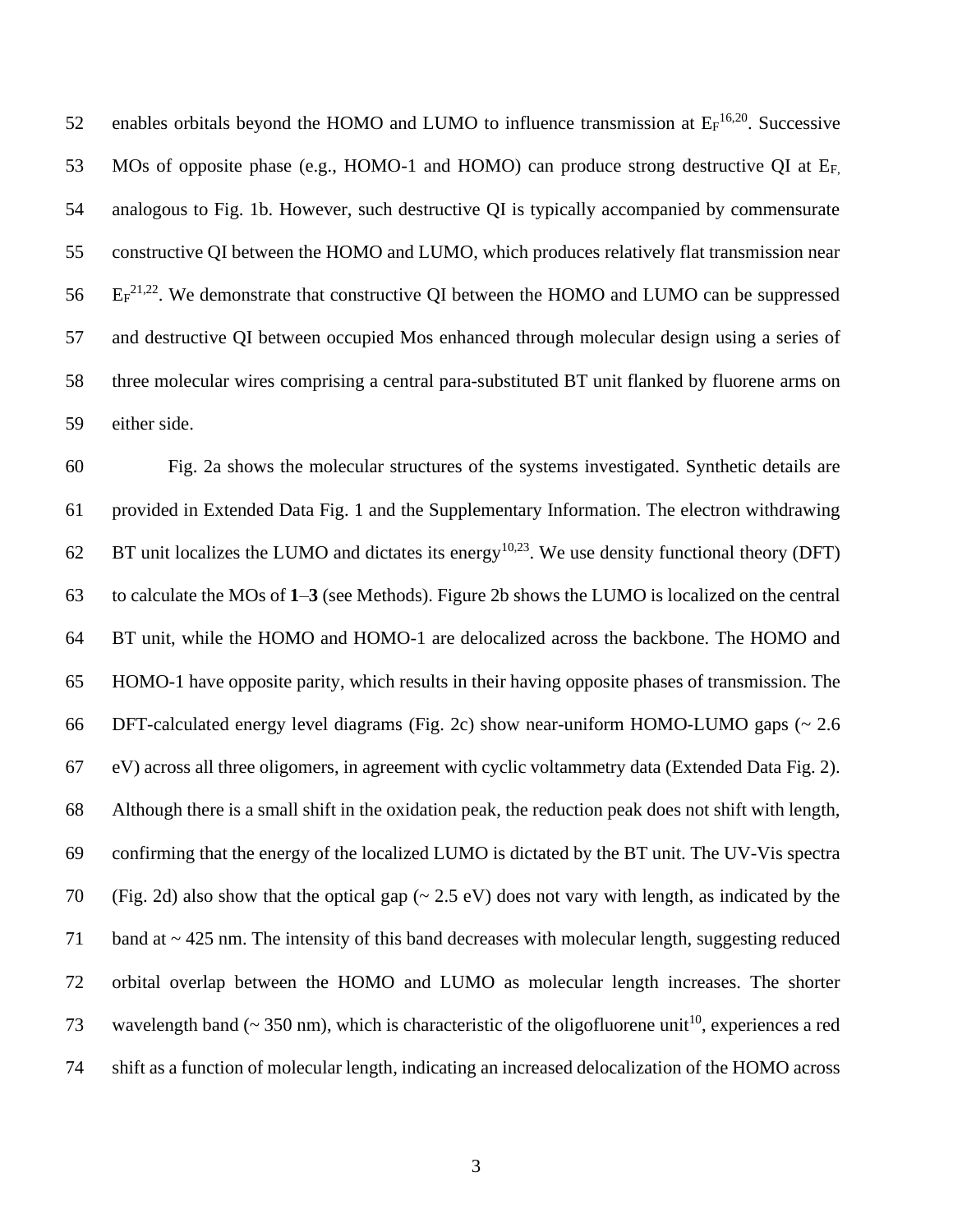the backbone from **1**–**3**. Thus, we expect transport in **1**–**3** will be coherent, mediated by the delocalized HOMO while the LUMO is effectively absent.

 To measure the conductance of **1**–**3**, we use the scanning tunnelling microscope-based break-junction (STM-BJ) technique as described in the Methods section. We collect 2,600 STM- BJ traces and compile the traces into logarithmically-binned one-dimensional (1D) histograms (Fig. 3a). The most probable conductance values for each oligomer are determined by fitting each 1D histogram with a Gaussian. The conductance values, G, are then plotted against molecular length, L (S-to-S distance from DFT optimized structures), on a semi-logarithmic scale (Fig. 3a 83 inset) and fit with an exponential,  $G \sim e^{-\beta L}$ . We obtain a decay constant, β, of 0.19 Å<sup>-1</sup>, which is 84 comparable to the decay constant observed for polyene<sup>24</sup> and other molecular wires<sup>25,26</sup> and suggests transport is coherent across all three oligomers (see Supplementary Fig. 1 for details). 86 Since the applied bias (1.25 V) is smaller than the optical (Fig. 2d) and electrochemical gaps ( $\sim$ 2.6 V) (Extended Data Fig. 2), transport is likely still in the off-resonant regime.

 To confirm that junctions are formed by bridging the entire molecule between the two electrodes, we construct two-dimensional (2D) conductance-versus-displacement histograms. The 2D histogram for **3** is shown in Fig. 3b, with an individual conductance trace inset (see Supplementary Fig. 2 for 2D histograms for **1** and **2**). The observed junction elongation, ~ 6 nm, is consistent with the length of **3**. While the length of **3** approaches the length at which hopping 93 transport becomes relevant<sup>27</sup>, coherent transport has been observed in other systems of similar 94 length<sup>28,29</sup>. Additionally, temperature-dependent measurements (Supplementary Fig. 3) show that conductance does not vary with temperature, consistent with a coherent transport mechanism.

 Next, we measure the I-V characteristics of **1**–**3** (see Methods). Fig. 3c shows a 2D current versus time histogram for **3** (see Extended Data Fig. 3 for corresponding 2D histograms for **1** and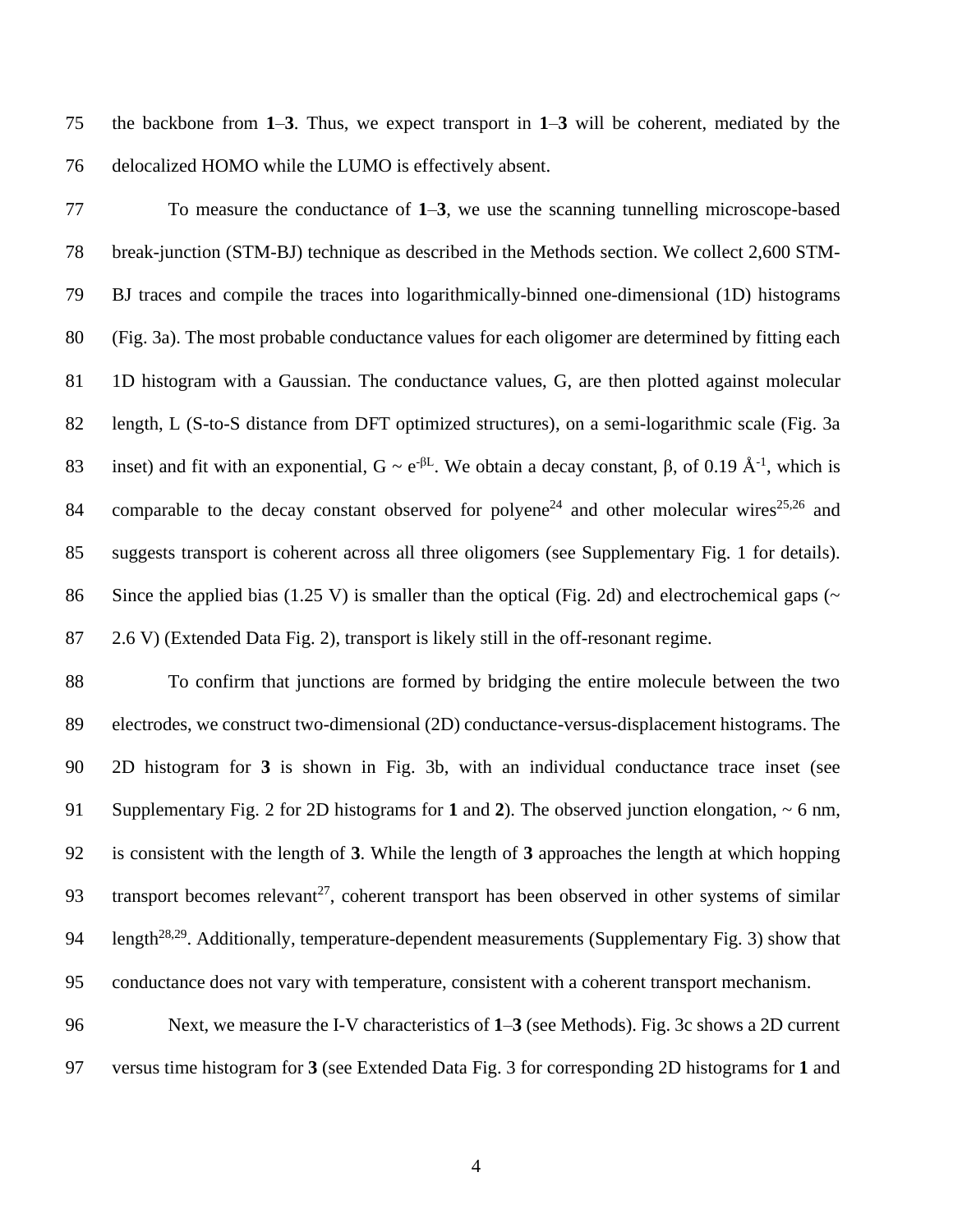2). For each oligomer, traces in which the current exceeds  $5 \times 10^{-8}$  A at the maximum applied bias  $(\pm 2.0 \text{ V})$  are selected (~ 20% of traces). The cyclic I-V histograms show that junctions are stable 100 for more than 1.7 s at room temperature in solution and do not rupture as the bias is repeatedly 101 swept between  $\pm 2$  V at a rate of 20 V s<sup>-1</sup>. The average I-V curves for 1–3 are all highly non-linear (Fig. 3d). (See Supplementary Fig. 4 for average I-V histograms for **1**–**3**.) The curve for **1** is uniformly steep on a logarithmic scale, whereas the curves for **2** and **3** manifest two distinct regions. At low bias, the I-V curves for **2** and **3** are linear because the through-molecule current is lower than the through-solvent current (Supplementary Fig. 5). Once the molecular junction current exceeds the solvent current, the I-V curves for **2** and **3** increase rapidly as the bias 107 approaches  $\pm$  2 V, indicating that we may be approaching, but have not yet reached, the resonant transport regime. This is further corroborated by the numerical differential conductance curves, which do not show a peak within the bias range (Supplementary Fig. 6).

 To highlight the stability of the junctions at high bias and the nonlinearity of transmission, we modify the STM-BJ measurement to enable rapid switching of the applied bias while holding the molecule in the junction (see Methods). Fig. 3e shows a 2D current-time histogram for bias switching measurements of **3** without data selection. (See Extended Data Fig. 4 for sample traces and Extended Data Fig. 5 for analogous histograms for **1** and **2**.) We observe high junction formation probabilities and large conductance ratios in the bias switching measurements of all three oligomers. The junction formation probabilities for **1**, **2** and **3** are 93%, 99% and 100%, respectively (Supplementary Fig, 7). In each of the six cycles, the molecule (**1**–**3**) is held at high 118 bias for 12.5 ms without the junction rupturing, and in many traces, the current exceeds  $10^{-7}$  A. The stability of the junctions at high bias indicates no irreversible changes occur, as might be 120 expected when entering the resonant transport regime<sup>30</sup> or charging of the molecule in the hopping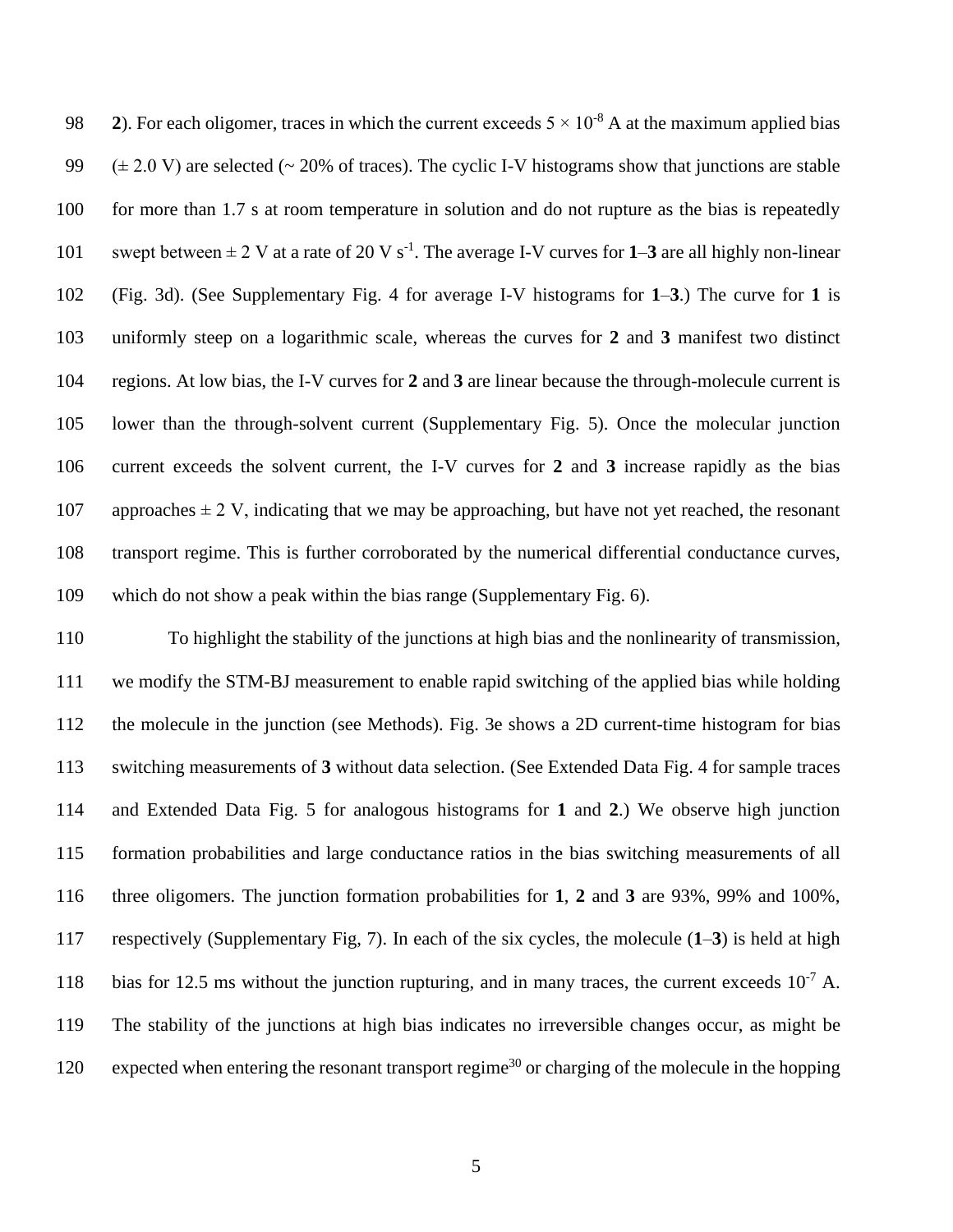121 regime<sup>31</sup>. In many of the traces in Fig. 3e, the current at high bias  $(2.0 V)$  is more than 30,000 times larger than the current at low bias (0.5 V). Since the current at low bias is through-solvent rather than through-molecule current, we stress that 30,000 represents the lower bound of the enhancement factor and underscores the extreme nonlinearity of circuits formed with **3**.

 We calculate transmission functions for junctions created with **1**–**3** (Fig. 4a) to elucidate the relationship between destructive QI and the non-linear I-V characteristics observed experimentally (see Methods for calculation details). The transmission functions show that, from **1** to **3**, the HOMO resonances shift closer to  $E_F$  while the LUMO resonances shift farther from  $E_F$ . Thus, the transmission functions qualitatively agree with the optical and electrochemical data, insofar as the calculated HOMO-LUMO gap (~ 1.7 eV) does not vary significantly with molecular length. However, we note that these transmission functions do not capture the magnitude of the HOMO-LUMO gap accurately, due to errors inherent to DFT as discussed in Supplementary Information Section 4. Furthermore, despite the large applied bias, calculations including an applied electric field do not indicate a sizable Stark effect (see Supplementary Fig. 9).

 Importantly, the DFT calculations demonstrate the LUMO is effectively decoupled in **1**–**3**. Fig. 4b shows that for all three oligomers, the HOMO and HOMO-1 are both more than an order of magnitude better coupled than the LUMO. In other highly conjugated systems, where the 138 coupling of the HOMO and LUMO are similar, higher transmission is observed at low bias<sup>22</sup> due to constructive QI. In Fig. 4c, we overlay the HOMO resonance for **3** with a single-level model to 140 show that, at E<sub>F</sub>, DFT-based transmission, which accounts for all MOs, is 350 times lower than transmission assuming HOMO-dominated transport. Since the LUMO is decoupled, destructive QI among multiple pairs of resonances of opposite phase, e.g. HOMO–HOMO-1, HOMO-1– 143 HOMO-2, etc., suppresses transmission near E<sub>F</sub>. (See Extended Data Fig. 6 for visualization of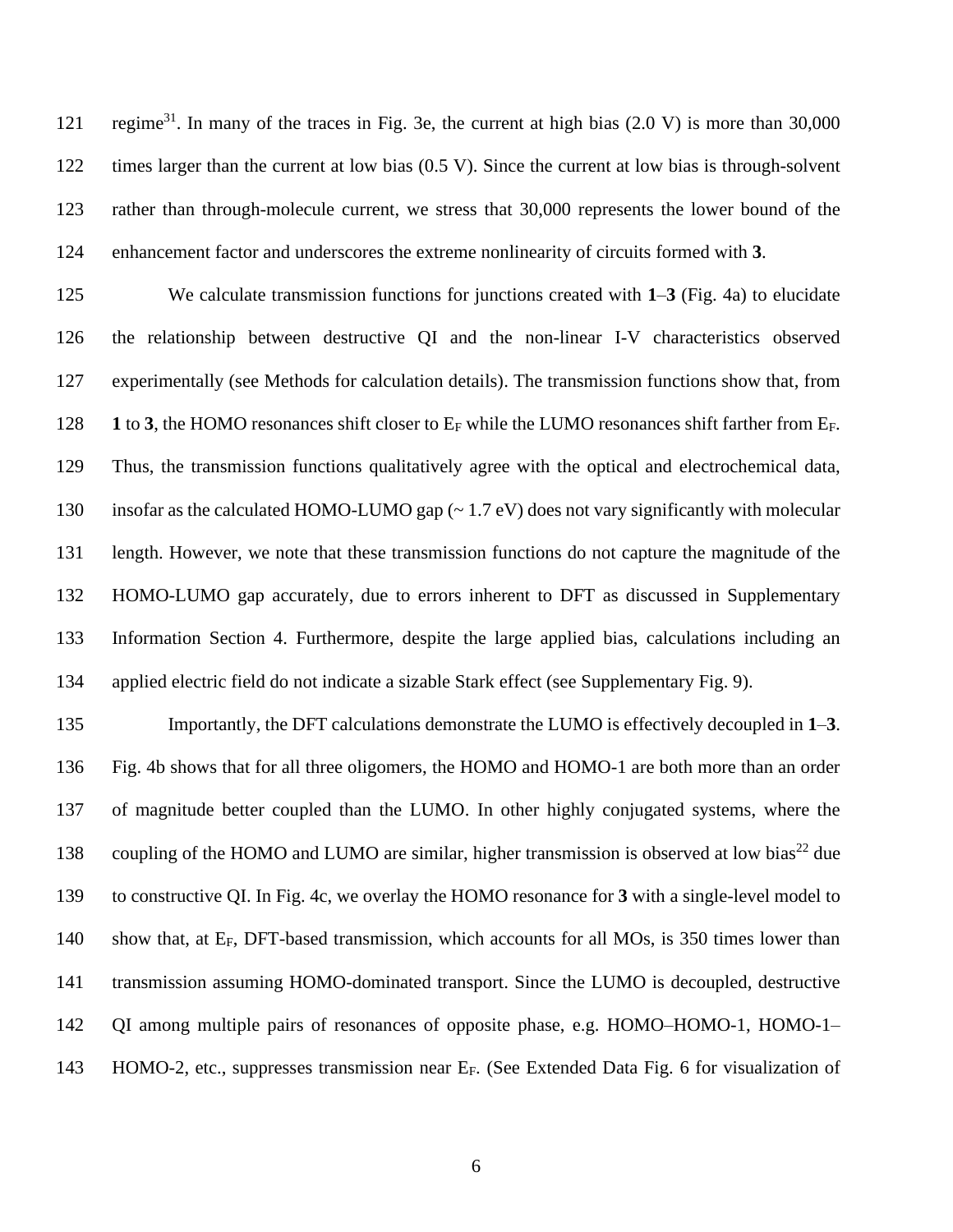destructive QI contributions.) The inset to Fig. 4c shows that such destructive QI increases with molecular length. To experimentally confirm that the LUMO does not contribute to transport within the applied bias range, we perform two-electrode electrochemical gating measurements of **1** (see Methods). These measurements demonstrate conductance is mediated by the HOMO (Supplementary Fig. 8) and the transmission function is quite asymmetric. By contrast, the LUMO is not decoupled in a control molecule lacking BT (Extended Data Fig. 7). Furthermore, two- electrode gating measurements of the control molecule suggest a more symmetric transmission function (Extended Data Fig. 8).

 In conclusion, we have shown that constructive QI between the HOMO and LUMO can be suppressed in long molecular wires by decoupling the LUMO through chemical design. As a result, destructive QI between strongly-coupled occupied MOs of opposite parity gives rise to highly non- linear current-voltage characteristics. Notably, destructive QI increases as a function of molecular length because the energy level spacing between MOs decreases. Using this novel design strategy, 157 we are able to modulate the conductance of a six-nanometer molecule by a factor of over  $10<sup>4</sup>$ , suggesting a promising approach to developing functional, room temperature molecular electronics.

## **References**

1 Datta, S. *Quantum transport: atom to transistor*. (Cambridge University Press, 2005).

- 2 McCreery, R. L. & Bergren, A. J. Progress with Molecular Electronic Junctions: Meeting
- Experimental Challenges in Design and Fabrication. *Adv Mater* **21**, 4303-4322, (2009).
- 3 Cuevas, J. C. & Scheer, E. *Molecular electronics: an introduction to theory and*
- *experiment*. 2nd Edition. edn, (World Scientific, 2017).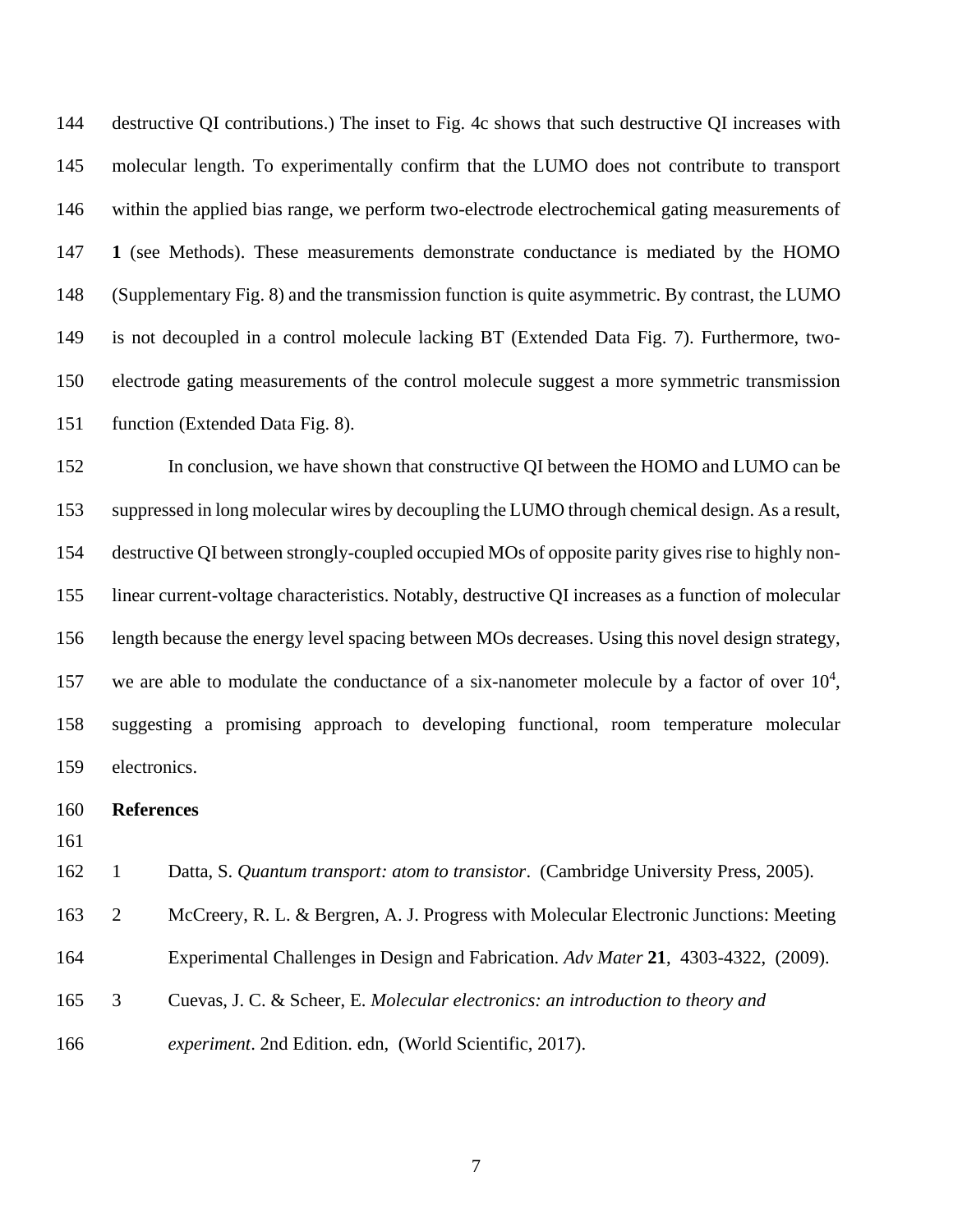| 167 | $\overline{4}$ | Evers, F., Korytar, R., Tewari, S. & van Ruitenbeek, J. M. Advances and challenges in   |
|-----|----------------|-----------------------------------------------------------------------------------------|
| 168 |                | single-molecule electron transport. Rev Mod Phys 92, (2020).                            |
| 169 | 5              | Baer, R. & Neuhauser, D. Phase coherent electronics: A molecular switch based on        |
| 170 |                | quantum interference. $JAm Chem Soc 124$ , 4200-4201, (2002).                           |
| 171 | 6              | Cardamone, D. M., Stafford, C. A. & Mazumdar, S. Controlling quantum transport          |
| 172 |                | through a single molecule. Nano Lett $6$ , 2422-2426, (2006).                           |
| 173 | $\tau$         | Andrews, D. Q., Solomon, G. C., Van Duyne, R. P. & Ratner, M. A. Single Molecule        |
| 174 |                | Electronics: Increasing Dynamic Range and Switching Speed Using Cross-Conjugated        |
| 175 |                | Species. J Am Chem Soc 130, 17309-17319, (2008).                                        |
| 176 | $8\,$          | Yoshizawa, K. An Orbital Rule for Electron Transport in Molecules. Accounts Chem Res    |
| 177 |                | 45, 1612-1621, (2012).                                                                  |
| 178 | 9              | Guedon, C. M. et al. Observation of quantum interference in molecular charge transport. |
| 179 |                | Nat Nanotechnol 7, 304-308, (2012).                                                     |
| 180 | 10             | Belton, C. R. et al. Location, Location, Location - Strategic Positioning of 2,1,3-     |
| 181 |                | Benzothiadiazole Units within Trigonal Quaterfluorene-Truxene Star-Shaped Structures.   |
| 182 |                | Adv Funct Mater 23, 2792-2804, (2013).                                                  |
| 183 |                | 11 Gehring, P., Thijssen, J. M. & van der Zant, H. S. Single-molecule quantum-transport |
| 184 |                | phenomena in break junctions. Nature Reviews Physics 1, 381-396, (2019).                |
| 185 | 12             | Breit, G. & Wigner, E. Capture of slow neutrons. <i>Phys Rev</i> 49, 0519-0531, (1936). |
| 186 | 13             | Schuster, R. et al. Phase measurement in a quantum dot via a double-slit interference   |
| 187 |                | experiment. Nature 385, 417-420, (1997).                                                |
| 188 | 14             | Solomon, G. C. et al. Understanding quantum interference in coherent molecular          |

conduction. *J Chem Phys* **129**, (2008).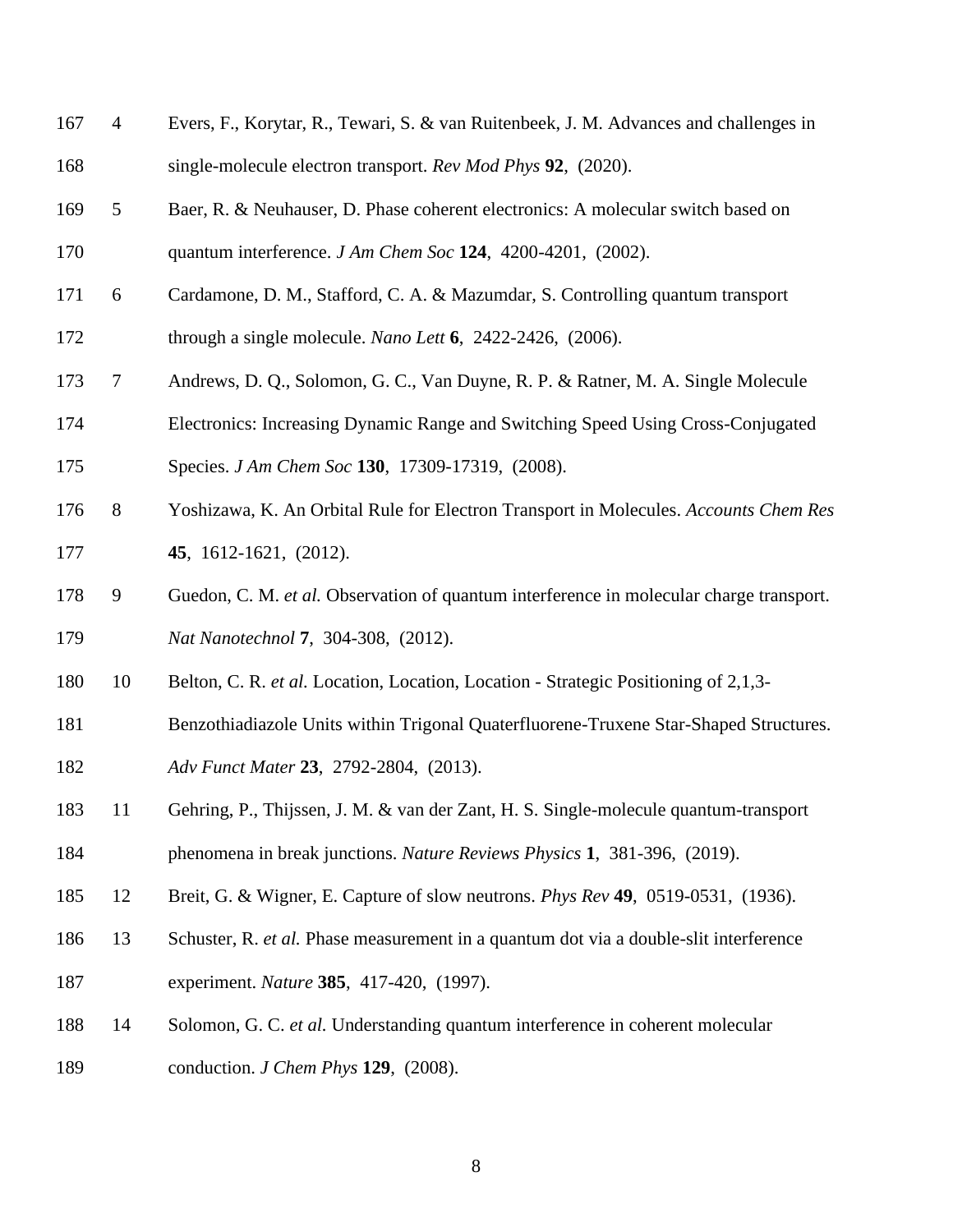| 190 | 15 | Lambert, C. J. Basic concepts of quantum interference and electron transport in single-  |
|-----|----|------------------------------------------------------------------------------------------|
| 191 |    | molecule electronics. Chem Soc Rev 44, 875-888, (2015).                                  |
| 192 | 16 | Gunasekaran, S., Greenwald, J. E. & Venkataraman, L. Visualizing Quantum                 |
| 193 |    | Interference in Molecular Junctions. Nano Lett 20, 2843-2848, (2020).                    |
| 194 | 17 | Hong, W. J. et al. An MCBJ case study: The influence of pi-conjugation on the single-    |
| 195 |    | molecule conductance at a solid/liquid interface. Beilstein J Nanotech 2, 699-713,       |
| 196 |    | (2011).                                                                                  |
| 197 | 18 | Bai, J. et al. Anti-resonance features of destructive quantum interference in single-    |
| 198 |    | molecule thiophene junctions achieved by electrochemical gating. Nat Mater 18, 364-      |
| 199 |    | 369, (2019).                                                                             |
| 200 | 19 | Garner, M. H. et al. Comprehensive suppression of single-molecule conductance using      |
| 201 |    | destructive sigma-interference. Nature 558, 415-+, (2018).                               |
| 202 | 20 | Ke, S. H., Yang, W. T. & Baranger, H. U. Quantum-Interference-Controlled Molecular       |
| 203 |    | Electronics. Nano Lett 8, 3257-3261, (2008).                                             |
| 204 | 21 | Sedghi, G. et al. Long-range electron tunnelling in oligo-porphyrin molecular wires. Nat |
| 205 |    | Nanotechnol 6, 517-523, (2011).                                                          |
| 206 | 22 | Zang, Y. P. et al. Resonant Transport in Single Diketopyrrolopyrrole Junctions. J Am     |
| 207 |    | Chem Soc 140, 13167-13170, (2018).                                                       |
| 208 | 23 | Wang, Y. & Michinobu, T. Benzothiadiazole and its pi-extended, heteroannulated           |
| 209 |    | derivatives: useful acceptor building blocks for high-performance donor-acceptor         |
| 210 |    | polymers in organic electronics. <i>J Mater Chem C</i> 4, 6200-6214, (2016).             |
| 211 | 24 | Gunasekaran, S. et al. Near Length-Independent Conductance in Polymethine Molecular      |
| 212 |    | Wires. Nano Lett 18, 6387-6391, (2018).                                                  |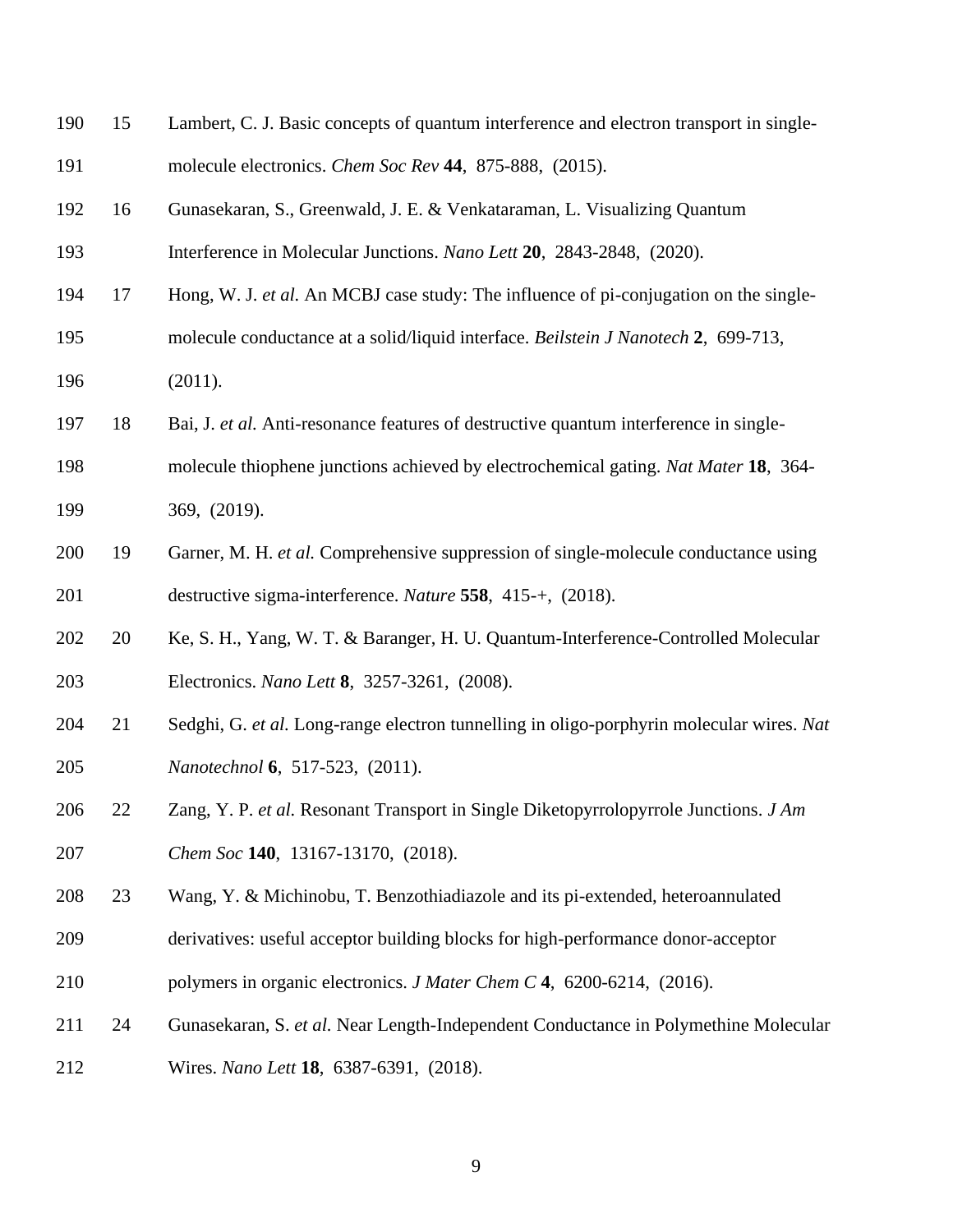- 25 He, J. *et al.* Electronic decay constant of carotenoid polyenes from single-molecule measurements. *J Am Chem Soc* **127**, 1384-1385, (2005).
- 26 Lafferentz, L. Conductance of a single conjugated polymer as a continuous function of its length (vol 322, pg 1193, 2009). *Science* **325**, 148-148, (2009).
- 27 Choi, S. H., Kim, B. & Frisbie, C. D. Electrical resistance of long conjugated molecular wires. *Science* **320**, 1482-1486, (2008).
- 28 Yamada, R., Kumazawa, H., Noutoshi, T., Tanaka, S. & Tada, H. Electrical conductance of oligothiophene molecular wires. *Nano Lett* **8**, 1237-1240, (2008).
- 29 Ashwell, G. J. *et al.* Single-molecule electrical studies on a 7 nm long molecular wire.

*Chem Commun*, 4706-4708, (2006).

- 30 Fung, E. D. *et al.* Breaking Down Resonance: Nonlinear Transport and the Breakdown of Coherent Tunneling Models in Single Molecule Junctions. *Nano Lett* **19**, 2555-2561,
- (2019).
- 31 Schwarz, F. *et al.* Field-induced conductance switching by charge-state alternation in organometallic single-molecule junctions. *Nat Nanotechnol* **11**, 170-176, (2016).

**Acknowledgments.** J.E.G and S.G. are supported by NSF Graduate Research Fellowships under

grant DGE-1644869. T.F. is supported by the NSF under award grant CHE-1764256. L.V.

acknowledges financial support from the NSF under grant DMR-1807580. J.C., N.J.F. and P.J.S.

- 231 thank the EPSRC for funding under grants EP/P02744X/2 and EP/N035496/2.
- **Author Contributions.** J.E.G performed all STM measurements. J.C. and N.J.F synthesized all compounds. T.F. and S.G. carried out all calculations. J.E.G. and L.V. wrote the paper with contributions from all authors. L.V. and P.J.S. oversaw the project.
- **Competing Financial Interests**. Authors declare no competing financial interests.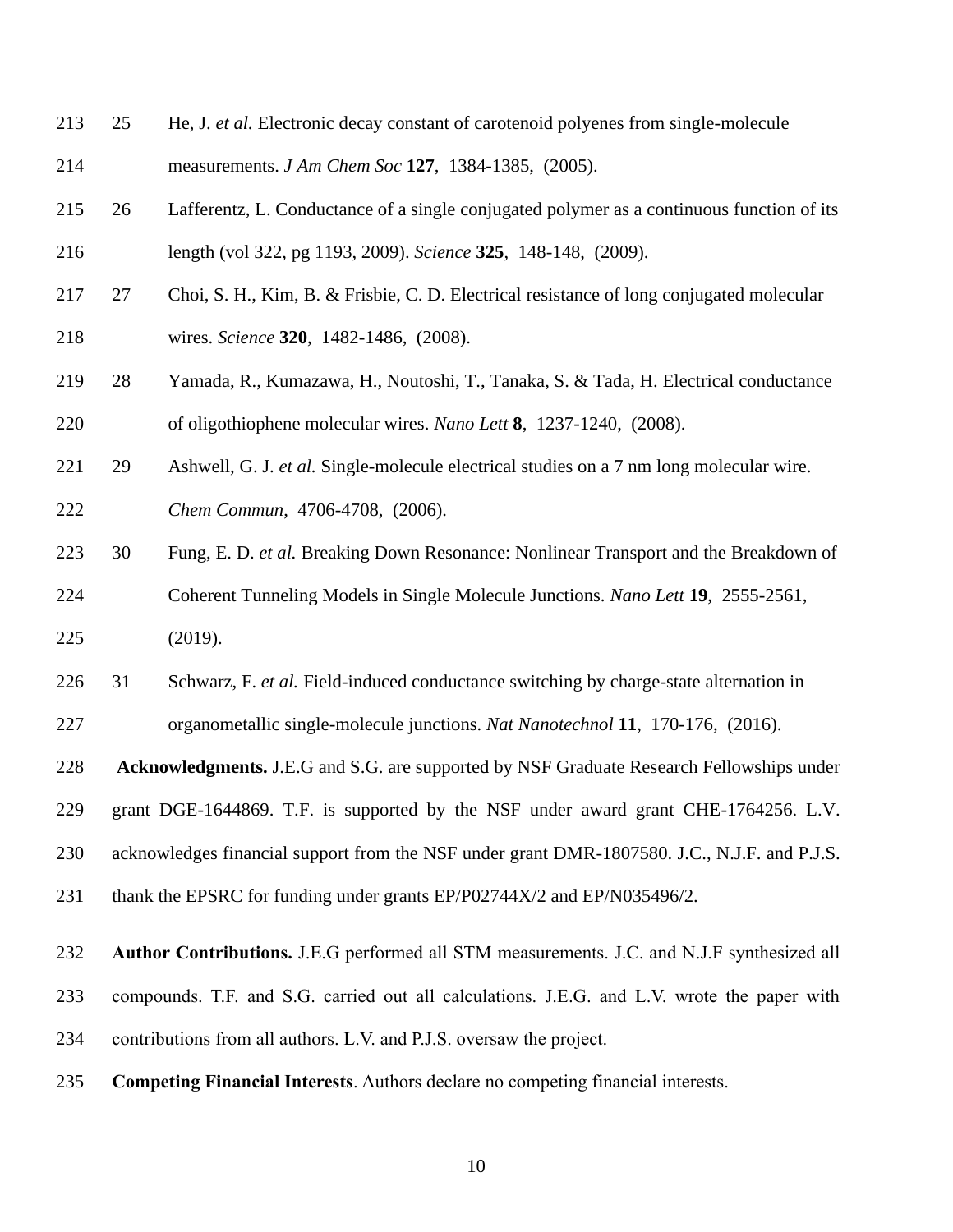**Additional Information.** Supplementary information is available in the online version of the paper. Reprints and permission information is available online at www.nature.com/reprints. Correspondence and requests for materials should be addressed to L.V. and P.J.S.



 **Fig. 1. Destructive QI between two MOs at the Fermi energy, EF. a,b)** Schematic illustrating 242 QI with two levels. The MO phase for each level  $(\theta_i)$  is indicated by blue  $(\theta_i = 0)$  vs. red  $(\theta_i = \pi)$ . 243 **c**) Transmission functions corresponding to (a) and (b) calculated as  $T(E) = |t_1 + t_2|^2$ . Note in (a) 244 the two levels straddle  $E_F$  ( $\varepsilon_{1(2)} = \pm \varepsilon_0$ ) and are equally coupled to the electrodes ( $\gamma_1 = \gamma_2$ ), while 245 in (b) the lower energy level ( $\epsilon_2 = 1.5\epsilon_0$ ,  $\gamma_2 = 1.5\gamma_0$ ) is better coupled than the higher energy 246 level  $(\epsilon_1 = \epsilon_0, \gamma_1 = \gamma_0)$ . A single-level model, calculated as  $T(E) = |t_0|^2$  with  $\epsilon_0 = -1$  eV and  $\gamma_0 =$ 0.005 eV, is presented for comparison (dashed).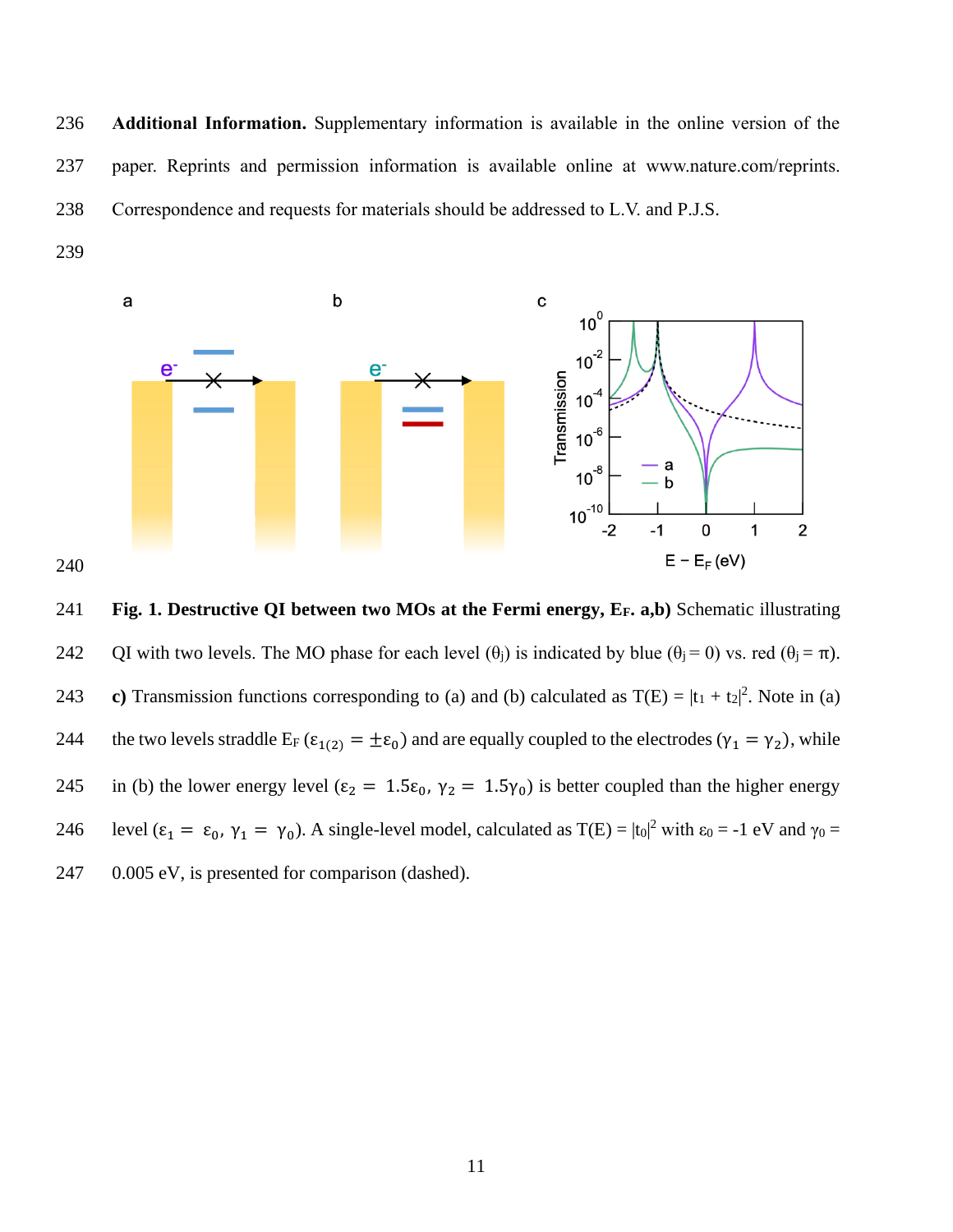

 **Fig. 2. Structure and Electronic Properties of Molecules 1**–**3. a)** Molecular structure of **1**–**3**. The compounds **1**, **2** and **3** correspond to the number of fluorene units, n. **b)** MOs of **1** calculated using DFT with B3LYP functional. Note the HOMO and HOMO-1 have opposite parity, indicating their MO phase factors will be different. White, black, yellow, and light blue atoms represent H, C, S, and N, respectively. **c**) Energy level diagram for **1**–**3** constructed from DFT calculations. The energy gap between HOMO and HOMO-1 decreases with increasing molecular 255 length. **d**) Normalised absorption spectra for  $1-3$  recorded in dichloromethane ( $10^{-5}$  M).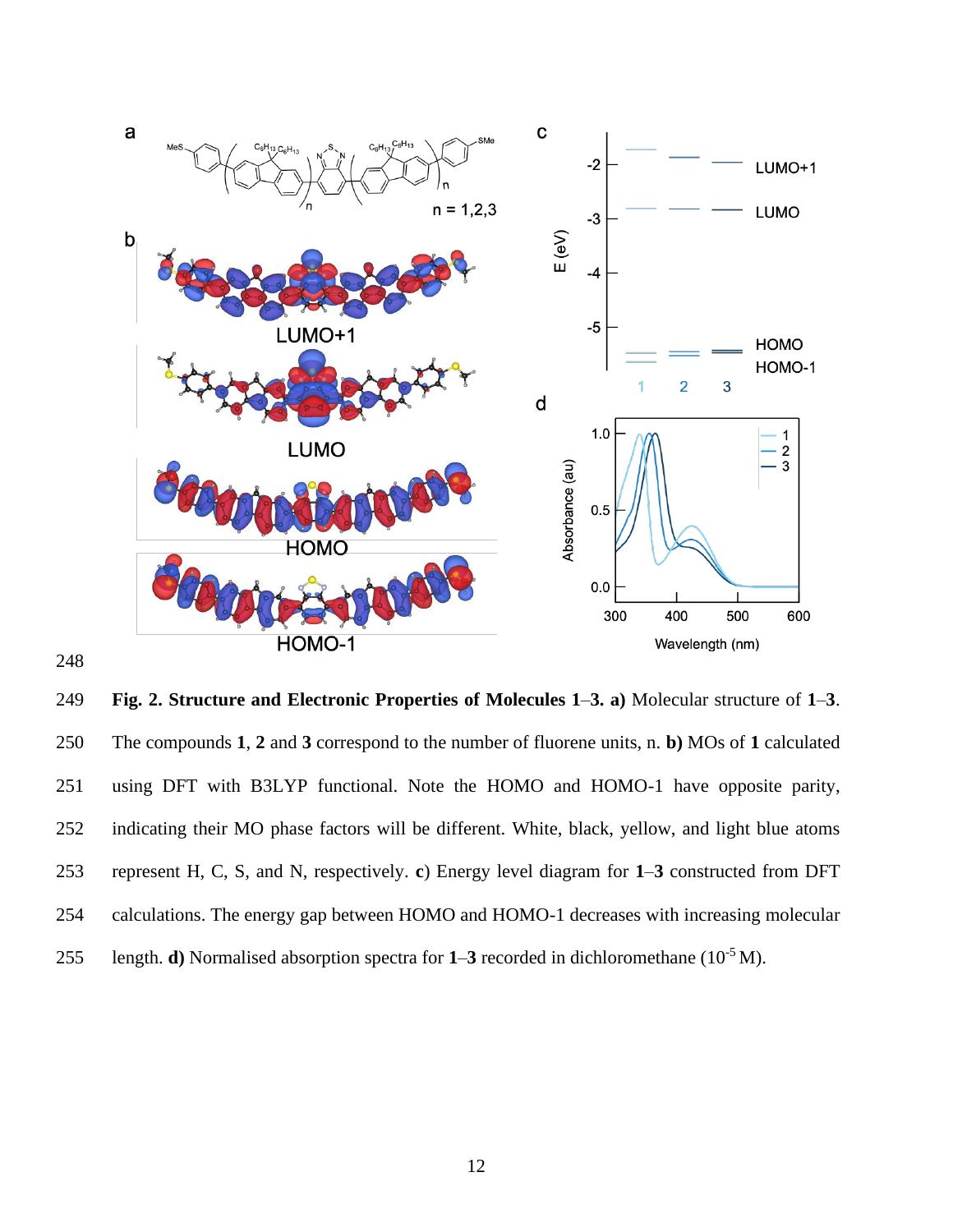

257 **Fig. 3. Conductance and Current-Voltage (I-V) Measurements of 1**–**3. a)** Logarithmically-258 binned 1D conductance histograms for **1**, **2** and **3**. Histograms are compiled from 2,600 STM-BJ 259 traces collected using 1.25 V applied bias. The peak at  $10^{-7}$  G<sub>0</sub> corresponds to the instrument noise floor. Inset: Conductance versus length for 1–3. Fit line:  $G \sim e^{-\beta L}$ , where G is conductance, L is the 261 **DFT-based molecular S-S length, and β** = 0.19 Å<sup>-1</sup>**. b**) 2D conductance-displacement histogram 262 and sample trace (inset) for **3**. Histogram is compiled from a subset of ~ 1,000 traces that evidence 263 a plateau at 1 G0. Counts increase from red to blue. **c)** Cyclic I-V measurements of **3.** Top: Bias 264 applied across the junction with a 100 kΩ resistor in series while tip-substrate gap is held constant. 265 Bottom: 2D current-time histogram constructed from 282/1,000 traces (see Extended Data Fig. 3 266 for cyclic I-V histograms for **1** and **2**). **d)** Average I-V curves for **1**–**3** generated by fitting cyclic 267 I-V histograms (see Supplementary Fig. 4 for corresponding average I-V histograms). **e)** Bias 268 switching measurements of **3**. Top: Bias applied across the junction with a 100 k $\Omega$  resistor in series 269 while tip-substrate gap is held constant. Bottom: 2D current-time histogram compiled from 1,046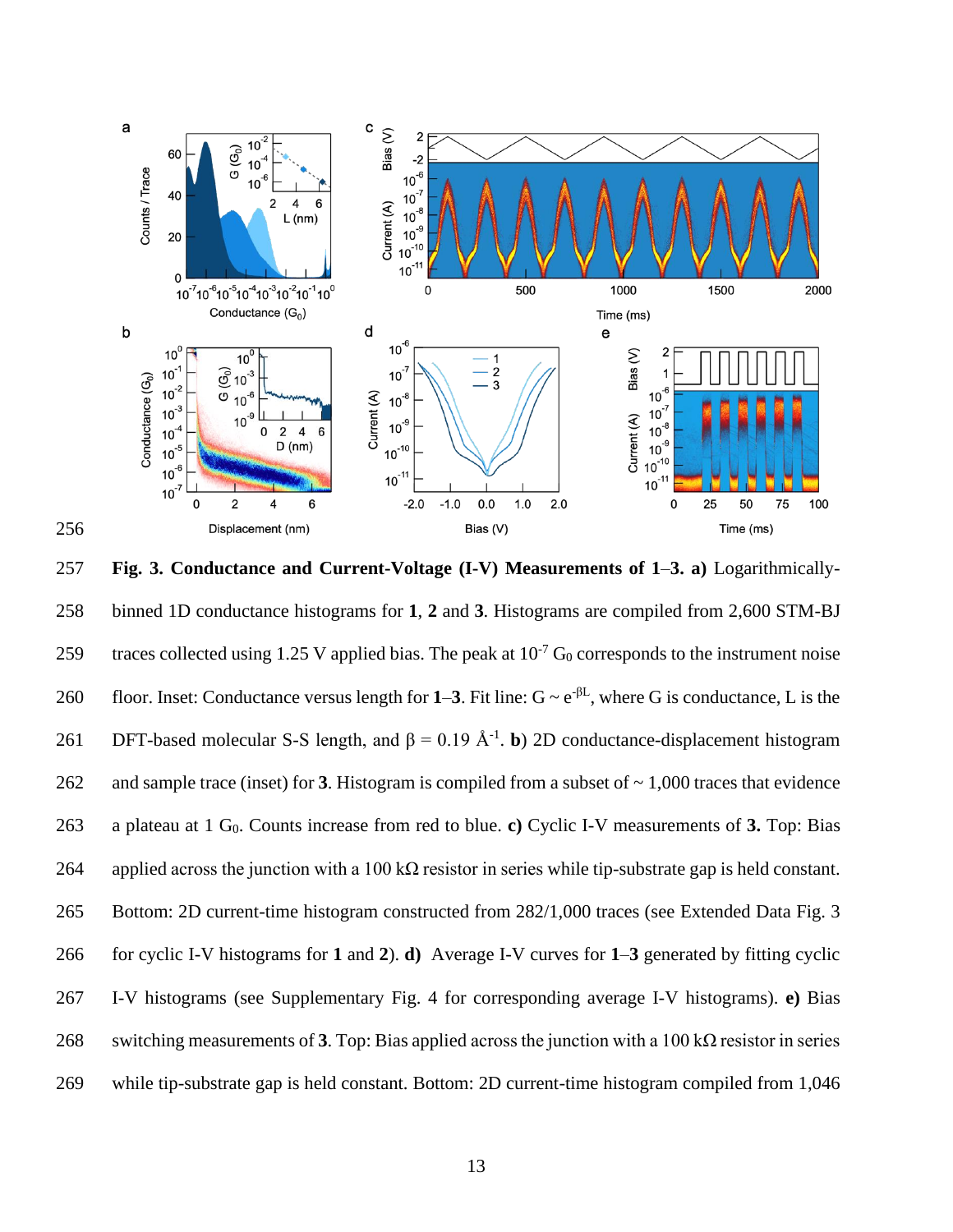traces measured consecutively (54 traces where no gap formed during the hold were excluded).



Counts increase from dark red to yellow in (c) and (e).

 **Fig. 4. Transmission Function Calculations for Au-Molecule-Au Junctions. a)** Transmission functions for molecular junctions of **1**–**3** calculated using DFT. **b)** Coupling between MO and leads for **1**–**3**. Coupling values extracted from DFT-based transmission calculations. **c)** Transmission function of **3** (solid line) overlaid with a single-level model of the HOMO (dashed). Inset: Ratio 277 of transmission at  $E_F$  for single-level model of HOMO,  $T_0$ , to DFT-based transmission, T, for 1– 278 **3.** The increase in  $T_0/T$  indicates destructive QI increases with molecular length. See Extended Data Fig. 9 for analogous overlays for **1** and **2**.

**Methods** 

281 **Conductance Measurements.** The STM-BJ technique has been described previously<sup>32,33</sup>. In brief, we prepare ~ 30 µM solutions of **1**, **2** and **3** in UV-treated 1-bromonaphthalene (see Supplemental Information Section 5 for solvent details). The solution is deposited on an Au-coated steel substrate. An Au tip is then repeatedly brought into contact with and retracted from the substrate. As the tip is retracted, an atomic point contact forms, and subsequently breaks, yielding a nanometer-scale gap. The terminal thiomethyl linkers of **1**–**3** bind to the tip and substrate, forming an Au-molecule-Au junction. As the tip is retracted further, the junction breaks once the gap is too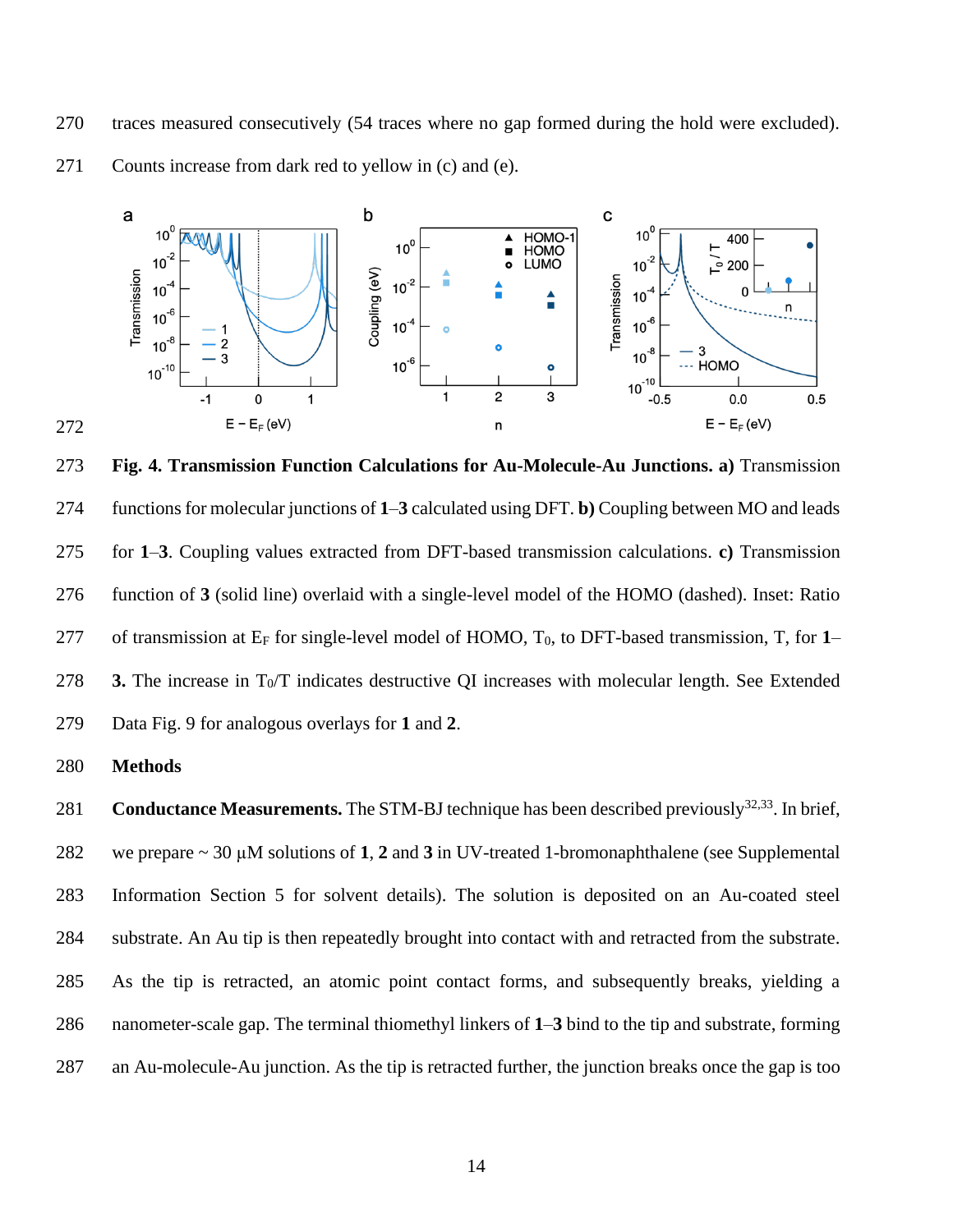288 large for the molecule to bridge. A bias is applied across the tip/sample junction with a 200 k $\Omega$ 289 resistor in series with the junction. The current and voltage measured across the junction are 290 recorded as a function of tip displacement to generate conductance  $(G = IV)$  versus displacement 291 traces. The conductance of the atomic point contact is roughly 1 G<sub>0</sub> (G<sub>0</sub> =  $2e^2/h$ ). Plateaus at 292 conductance values lower than  $1 G_0$  in the conductance versus displacement traces indicate the 293 formation of molecular junctions. For the two-electrode gating experiments<sup>34</sup>, a coated STM tip 294 and 100 kΩ series resistor are used. Conductance measurements of **1** and **C1** are performed in ~ 295 40  $\mu$ M solutions of propylene carbonate with added supporting electrolyte (~ 0.1 M TBAPF<sub>6</sub>).

296 **Current-Voltage Measurements.** I-V characteristics of **1**–**3** are measured by withdrawing the tip 297 at a rate of 16 nm  $s^{-1}$  to form a gap between the tip and substrate while applying a bias of 0.1 V. 298 The tip is then held in a fixed position as the bias is ramped continuously at a rate of 20 V  $s^{-1}$  for 299 five cycles (for **1**, the bias was ramped from +1.8 V to -1.8 V, while for **2** and **3** from +2.0 V to - 300 2.0 V). The tip is then further withdrawn at a rate of 16 nm  $s^{-1}$  to rupture the junction. All biases 301 are applied across the junction using a 100 k $\Omega$  resistor in series with the junction. Traces are 302 selected where the current exceeds  $5 \times 10^{-8}$  A at the maximum applied bias (i.e.  $\pm 1.8$  V for 1 and 303 ± 2.0 V for **2** and **3**), and histograms are constructed from the hold portion of each selected trace. 304 2D current versus time histograms are constructed using logarithmically binned current (57 bins  $305$  dec<sup>-1</sup>) and linearly binned time (4000 bins s<sup>-1</sup>). Average 2D current versus voltage histograms are constructed from the hold portion of each trace using logarithmically binned current (57 bins dec-306  $307$  <sup>1</sup>) and linearly binned voltage (100 bins V<sup>-1</sup>). Average I-V curves are generated by fitting the 308 current data in each voltage bin with a Gaussian. Since the series resistor reduces the voltage 309 applied across the junction when the current exceeds  $\sim 2.5 \times 10^{-7}$  A, the highest positive bias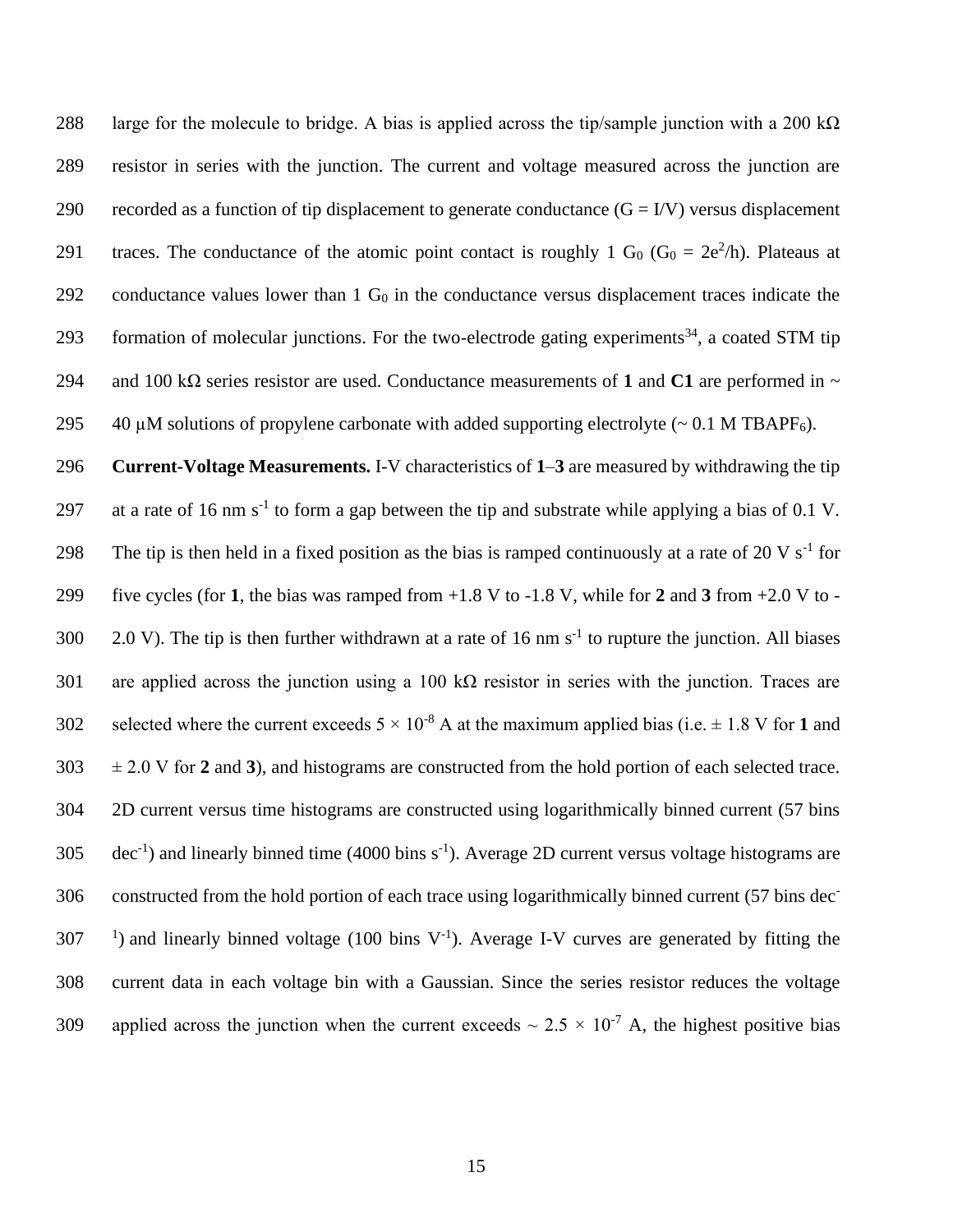310 portions of the average I-V curves are omitted (i.e., max bias for 1 is  $\pm$  1.5 V, max bias for 2 is  $\pm$ 311 1.8 V, max bias for is  $\pm$  1.9 V).

 **Bias Switching Measurements**. Instead of continuously retracting the tip from the substrate, the 313 tip is withdrawn at a rate of 16 nm  $s^{-1}$  to form a molecular junction. The tip is then held in a fixed position while the applied bias is pulsed between a high and low value for six cycles (lasting 100 ms). Finally, the tip is withdrawn again at the same rate to rupture the junction. The bias is applied across the junction using a 100 kΩ resistor in series with the junction. For **1** and **2**, the applied high bias is 1.5 V. For **3**, the applied high bias is 2.0 V. For all three, 0.5 V is applied while pulling and during the low bias portion of the hold.

 **DFT Calculations**. Density functional theory (DFT) simulations are conducted with the FHI-320 AIMS package<sup>35,36</sup> using the B3LYP and PBE exchange-correlation functionals<sup>37</sup> for the isolated molecule and transmission calculations, respectively. For each molecule, we first optimize the structure (alkyl chains are replaced with hydrogens to facilitate computation) with a maximum 323 residual force per atom of  $10^{-2}$  eV $\cdot$ Å<sup>-1</sup>. For the transmission calculation, the optimized structure is 324 used to construct an  $Au_1$ -molecule-Au<sub>1</sub> structure which is relaxed to determine the optimal Au-S bond length and orientation. Two tetrahedral  $Au_{60}$  clusters are then added, maintaining the optimal Au-S bond. The Au<sup>60</sup> clusters have (111) lattice surfaces and represent the gold electrodes in the single-molecule junction. We use the  $Au_{60}$ -molecule- $Au_{60}$  structure to calculate the energy- dependent transmission function of the molecule. The transmission functions are calculated with 329 the AITRANSS package based on a non-equilibrium Green's function formalism $38,39$ .

 **Data Availability.** Data associated with the synthesis and characterisation of **1**–**3** and **C1** are available at [http://dx.doi.org/10.5525/gla.researchdata.1062.](http://dx.doi.org/10.5525/gla.researchdata.1062) Additional data that support the